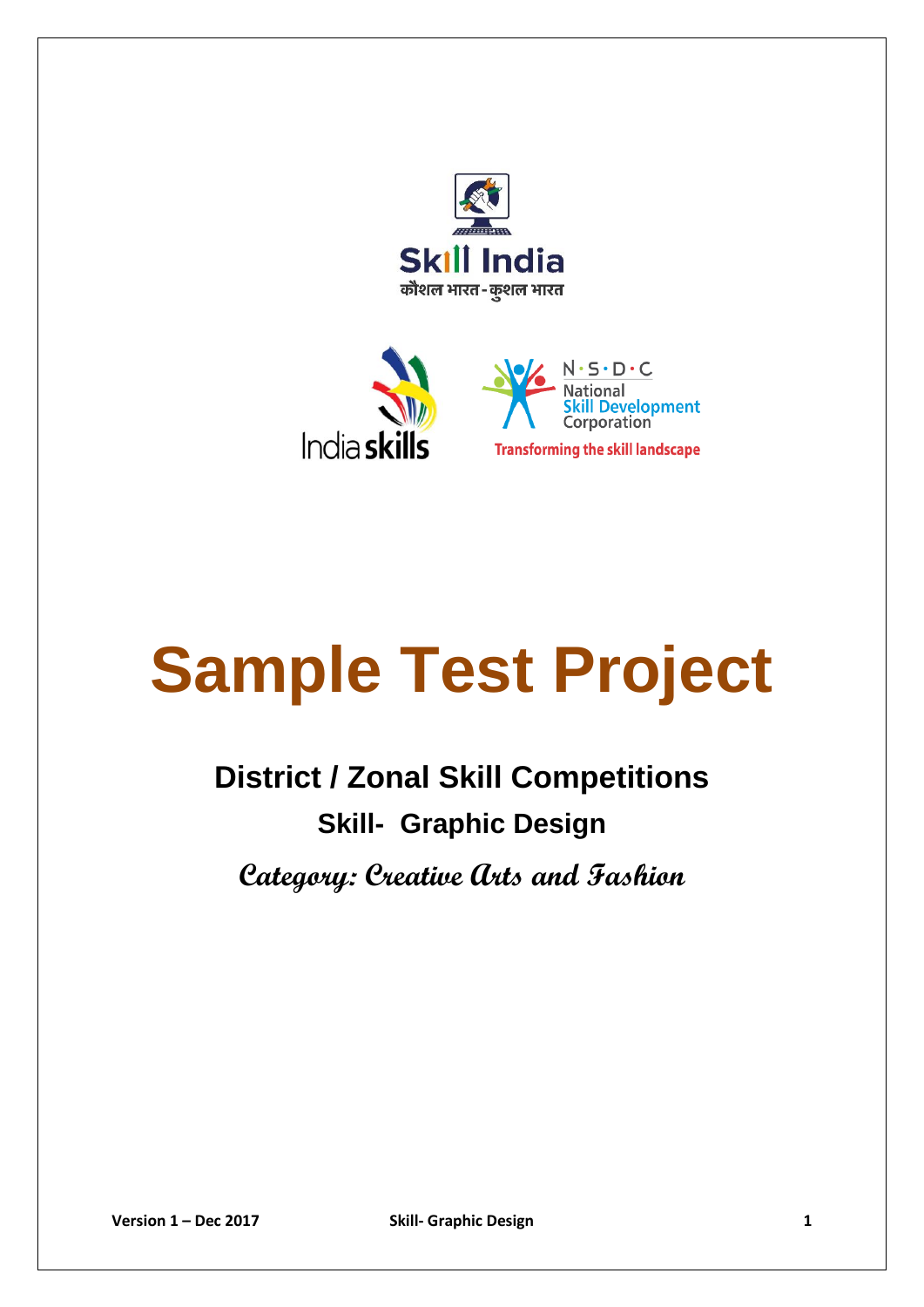## **Table of Contents**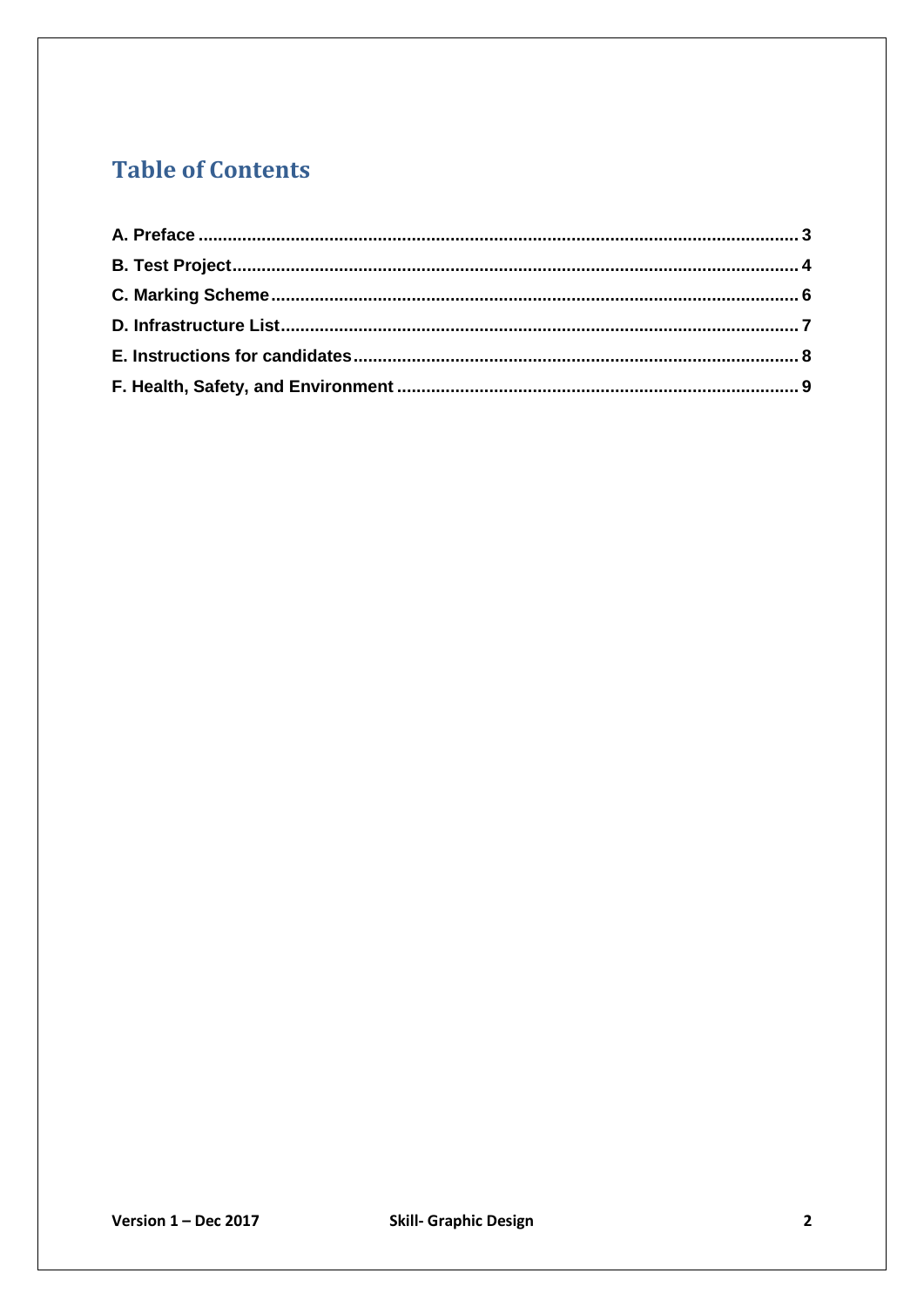## **Section -A**

### <span id="page-2-0"></span>*A. Preface*

#### **Skill Explained:**

Graphic Designers typically work in advertising agencies, corporate advertising departments, reproduction plants or Digital companies. Graphic Designers can be called Art Directors (AD), Production ADs, Assistant ADs, Advertising Assistants and Graphical Designers.

The skill covers every form of graphic interpretation, including 2D design, graphic for 3D format and image manipulation.

- Two-dimensional objects may involve any kind of printed material.
- Three-dimensional design may include both the technical construction of the 3D element (such as packaging) and visual design of the surface.
- Image manipulation may include the use of technical manipulation in preparation for printing

#### **Eligibility Criteria (for IndiaSkills 2018 and WorldSkills 2019):**

Competitors born on or after 01 Jan 1997 are eligible to attend the Competition.

#### **Total Duration: 4 Hrs**

- $\bullet$  Task 1 : 2 Hrs
- Task 2: 2 Hrs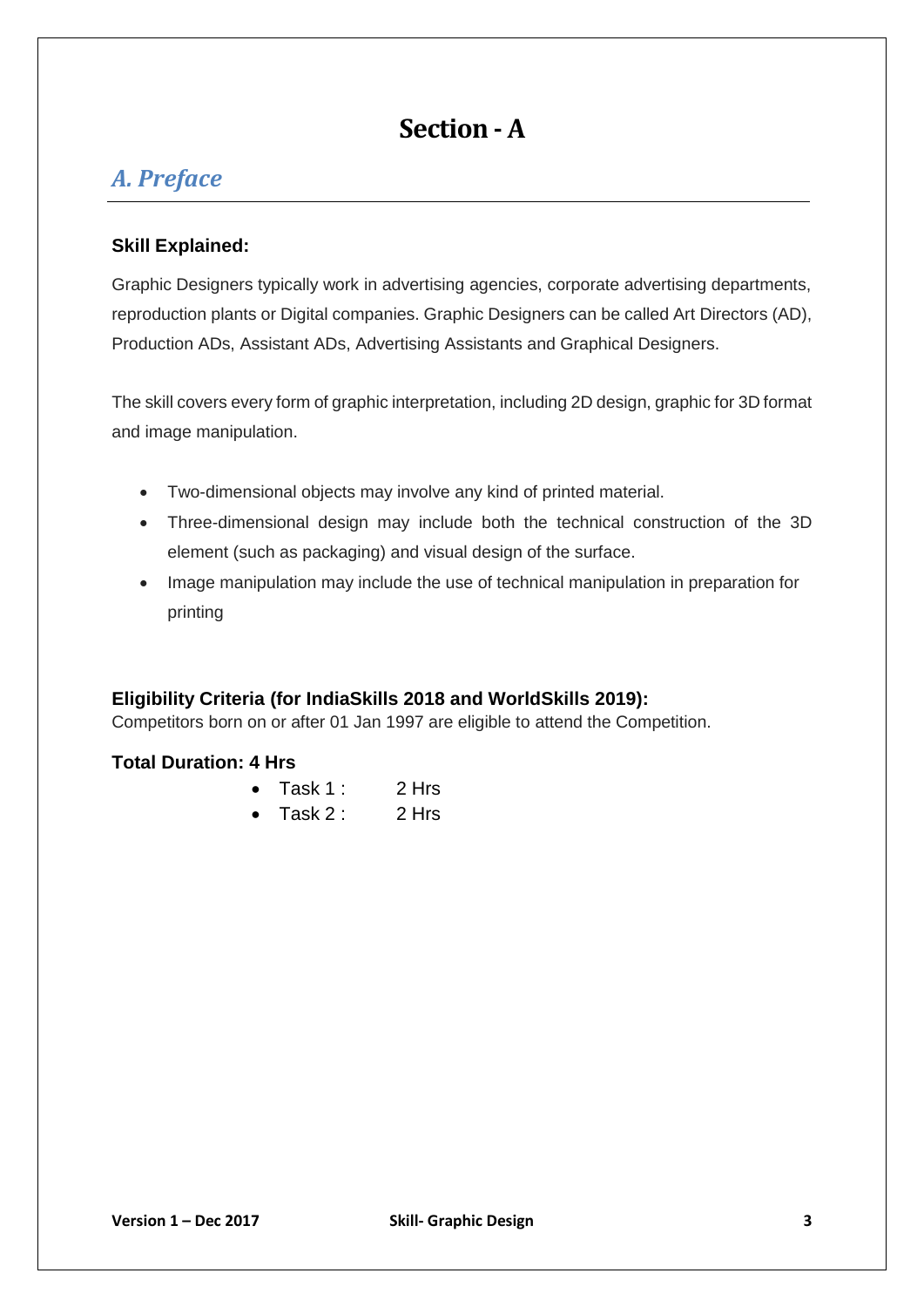## **Section - B**

## <span id="page-3-0"></span>**B. Test Project**

#### **Description of project and tasks:**

#### **Task 1: Emblem Design**

**Time: 2 Hours** 

#### **Best Designer Awards**

You must deliver task in 2 hours

Create a folder called "YY\_Task1" on your desktop (where YY represents the number of your workstation).

All of your files must be saved in the folder

The task will be automatically collected at the end of two hours

#### **Subject:**

As an event that will work across the country, the Best Designer Awards requires an emblem. This emblem will be launched in New Delhi, India, in March 2018, and used at subsequent events. It should reflect the concepts explained the introduction and should be designed with ease of reproduction across multiple media.

#### **Description:**

- 1. Design a universal emblem for the Best Designer Awards.
- 2. Create the emblem in Adobe Illustrator
- 3. The emblem should contain 'Best Designer Award'
- 4. The emblem should have provision / location for the year of the award in this case 2018.
- 5. Save a vector file in the application software format.

#### **Technical Specifications:**

- 1. Size: minimum of 120mm either wide or high the other side should not be larger than 240 mm
- 2. Colour Mode: 2 colours must be used

#### **You must deliver:**

- 1. 1 A4 PDF.
- 2. Folders as specified in "Instructions to the Competitor" on page 3.
- 3. Only files from these folders will be assessed.
- 4. One colour printout on A4 size paper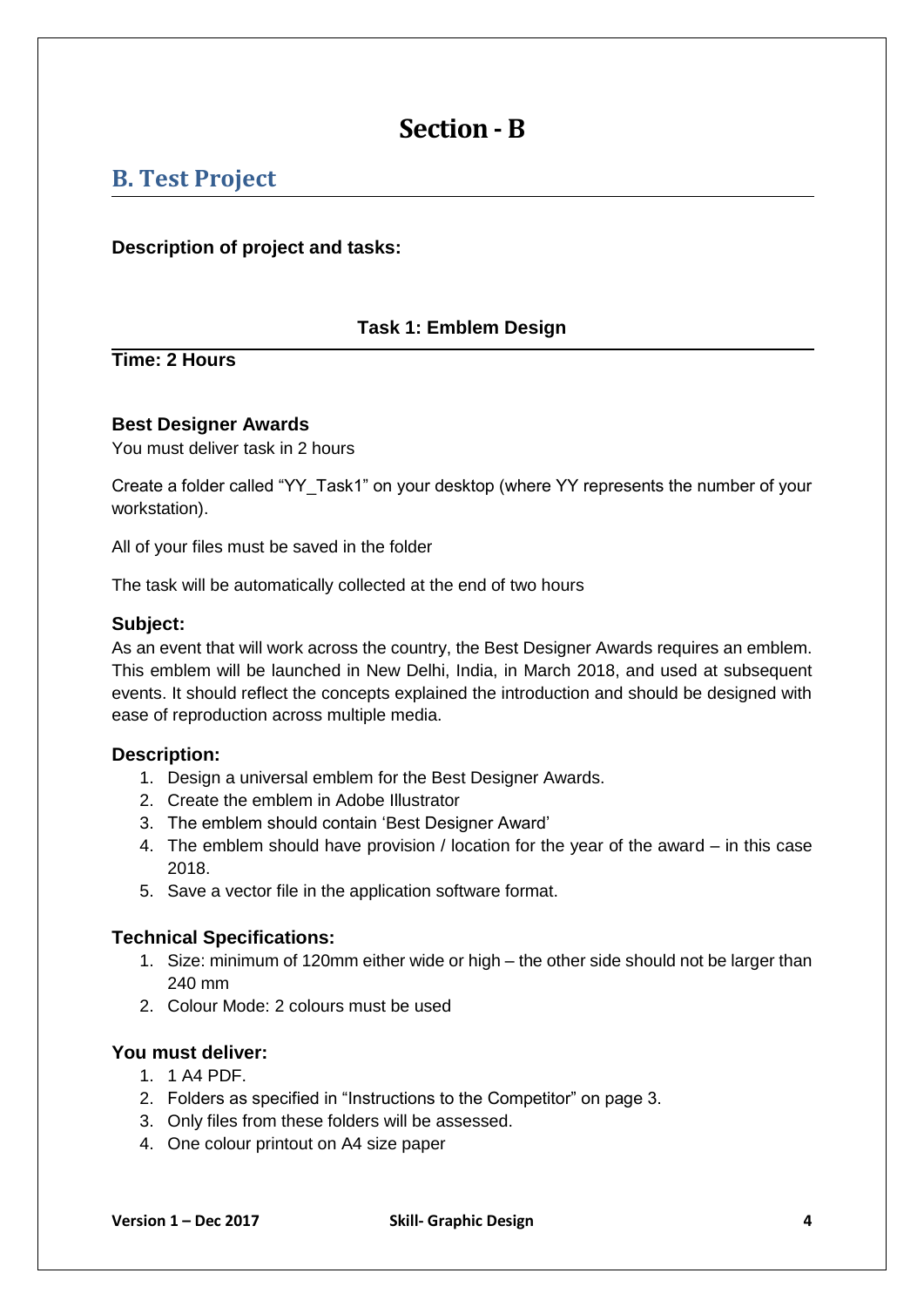#### **Task 2: Poster Design**

#### **Time: 2 Hours**

#### **Best Designer Awards – Call for applications poster design**

#### **Subject:**

The Awards requires a poster to be places in college campuses, studio spaces and other art & design oriented environments to spread the message for submission of applications.

The design should still have a exciting and inviting look to encourage a high number of submissions and should follow a minimum of one concept or keywords from the introduction.

#### **Description:**

- 1. Design a captivating A3 poster
- 2. Design an A3 poster using images provided (State Test Advertising Images > Images)
- 3. Your emblem design from Task 1 must be incorporated into the poster design
- *4.* Include a vector element in your design *(Other than the emblem or any other logo provided)*
- 5. Include the two supplied logos on the poster (State Test Advertising > Logos)
- 6. Apply supplied text to the poster (State Test Advertising > Text)
- 7. Save the final poster file in InDesign.

#### **Technical Specifications:**

- 1. Dimensions: 297 mm wide x 420 mm high
- 2. Bleed: 3 mm (if necessary)
- 3. Colour Mode: CMYK
- 4. Resolution: minimum of 225ppi

#### **You must deliver:**

- 1. One PDF for print.
- 2. Folders as specified in "Instructions to the Competitor" on page three.
- **3. Only files from these folders will be assessed.**
- 4. One final composite printout reduced to fit on A3, trimmed for presentation.

#### **Text for inclusion:**

SAP Labs & India Design Council present, The Best Designer Awards 2018

For students & working professionals under 25 years in the field of Graphic Design and Visual **Communication** 

#### **CALL FOR APPLICATIONS**

Send in your work at [prodesigner@idc.com](mailto:prodesigner@idc.com)

Acceptable formats: Working link of website or online portfolio or PDF (under 10 MB) Deadline: 30-12-2018

Visit us at [www.prodesigner.com](http://www.prodesigner.com/) for further information

**Version 1 – Dec 2017 Skill- Graphic Design 5**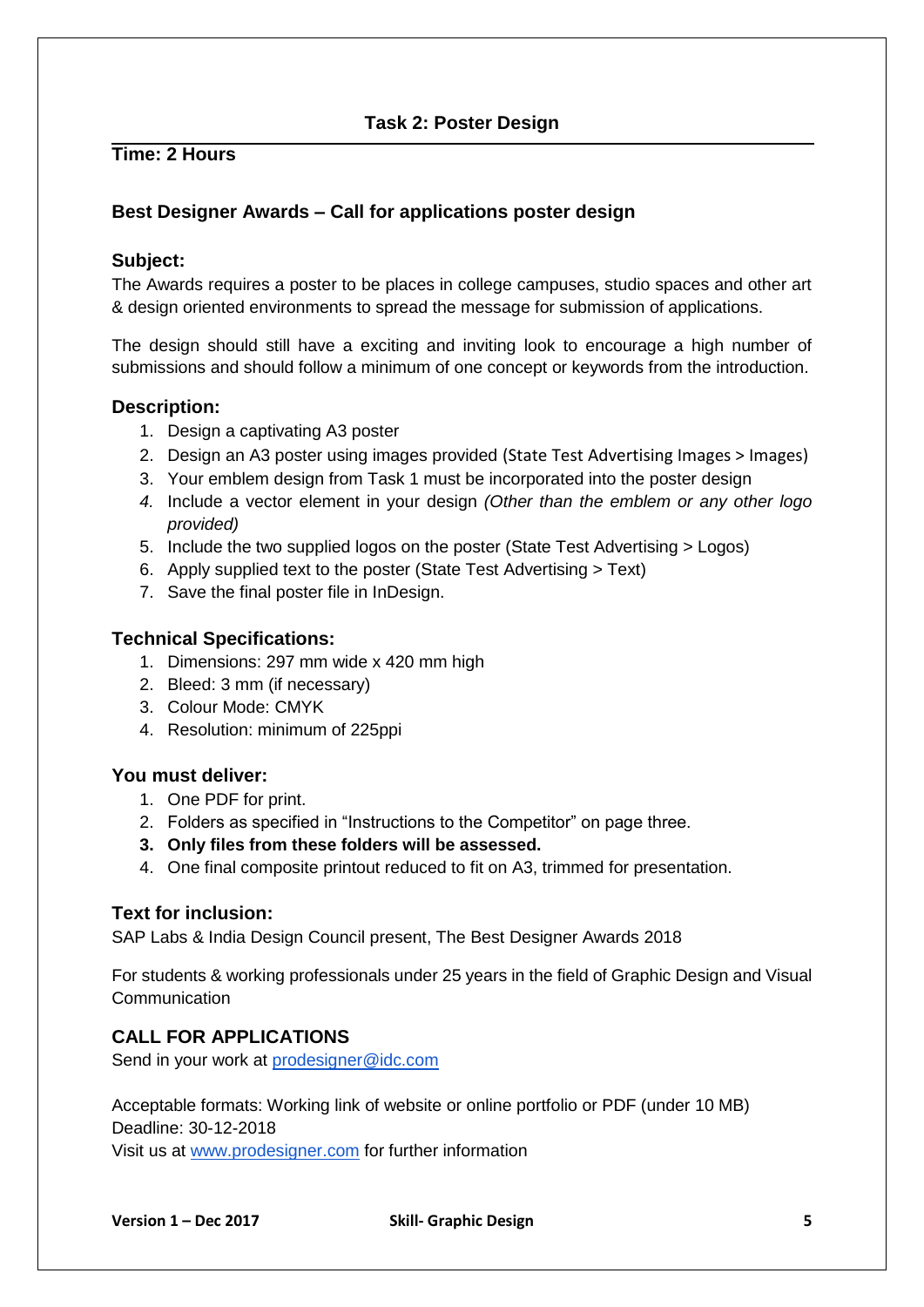## **Section – C**

## <span id="page-5-0"></span>**C. Marking Scheme**

The Assessment is done by awarding points by adopting two methods, Objective and Subjective.

- 
- Measurement Che which is measurable
- 
- Judgmental Based on Industry expectations / Standard

#### **Marking Scheme**

50% marks for technical skills 50% marks for conceptual skills

#### **Marking Scheme**

50% marks for technical skills 50% marks for conceptual skills

**The Section Criteria is the total of Subjective and Objective** 

**Mark Sheet is attached as Appendix**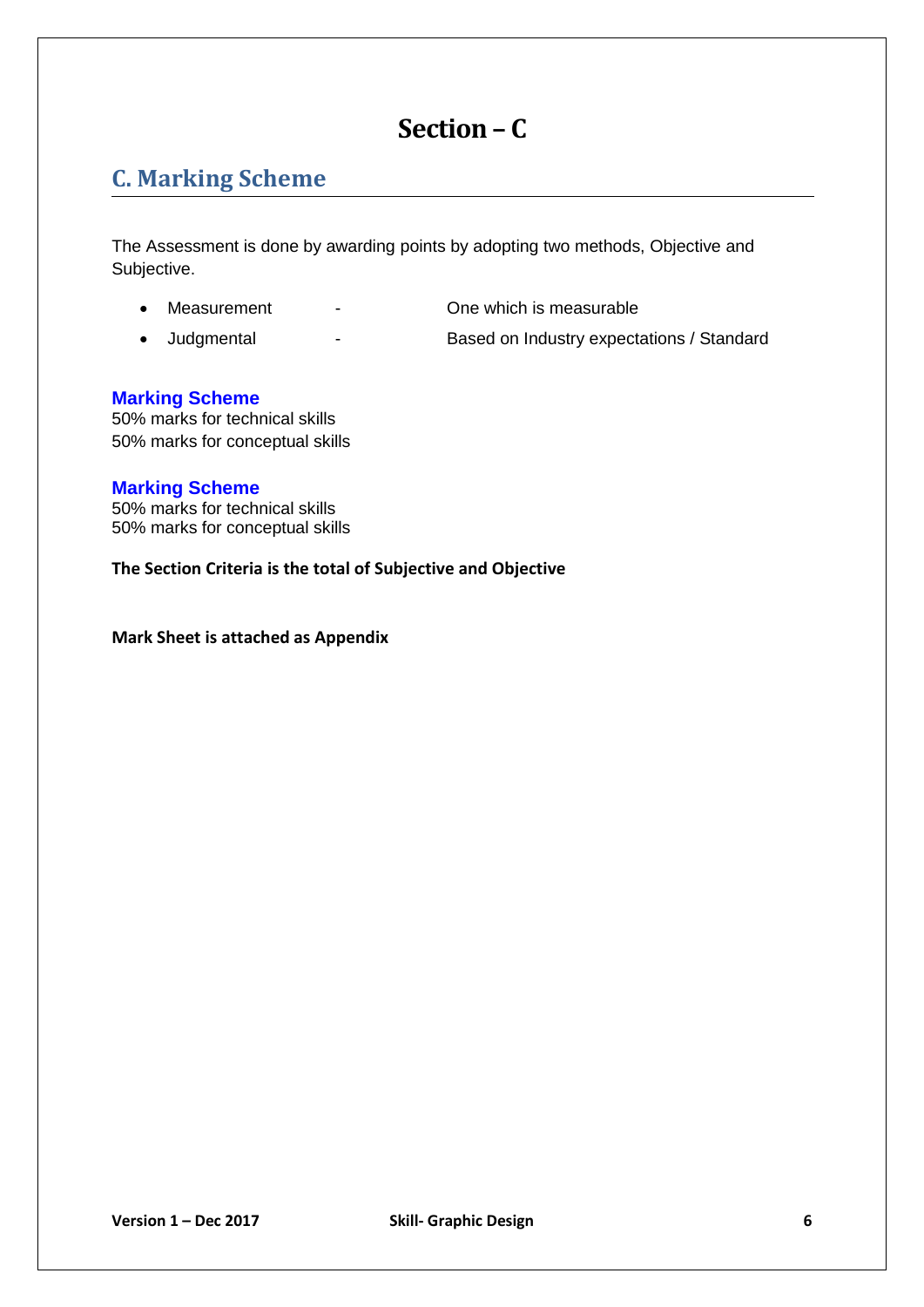## **Section - D**

## <span id="page-6-0"></span>**D. Infrastructure List**

#### **IT Equipment:**

- iMac, 10.12.6 OS X, 2.7GHz Intel core i5 processor, 12GB ram
- (can use Windows system with same specifications)
- Adobe CC Design Suite (Mac/ Windows; latest)
- A3 Size -HP Color LaserJet Enterprise M750dn(Printer)
- Mouse & mousepad
- Adapter
- Network Cables
- Network port switch (16 port)
- Extension Board
- Power Cables

#### **Materials and Consumables:**

- A3 250 A3 250 gsm matte card/paper
- A3 200 gsm matte paper (box)
- A3 115 gsm matte paper (box)
- A4 115 gsm matte paper (box)

#### **General Requirements:**

- Good quality Colour printer A3 with double sided printing. (please check registration)
- 130 Gsm A3 paper and A4 paper
- Pencil
- Eraser
- Pencil Sharpener
- 18-inch steel scale
- Cutting Mat
- Cutters
- Long reach stapler for center stapling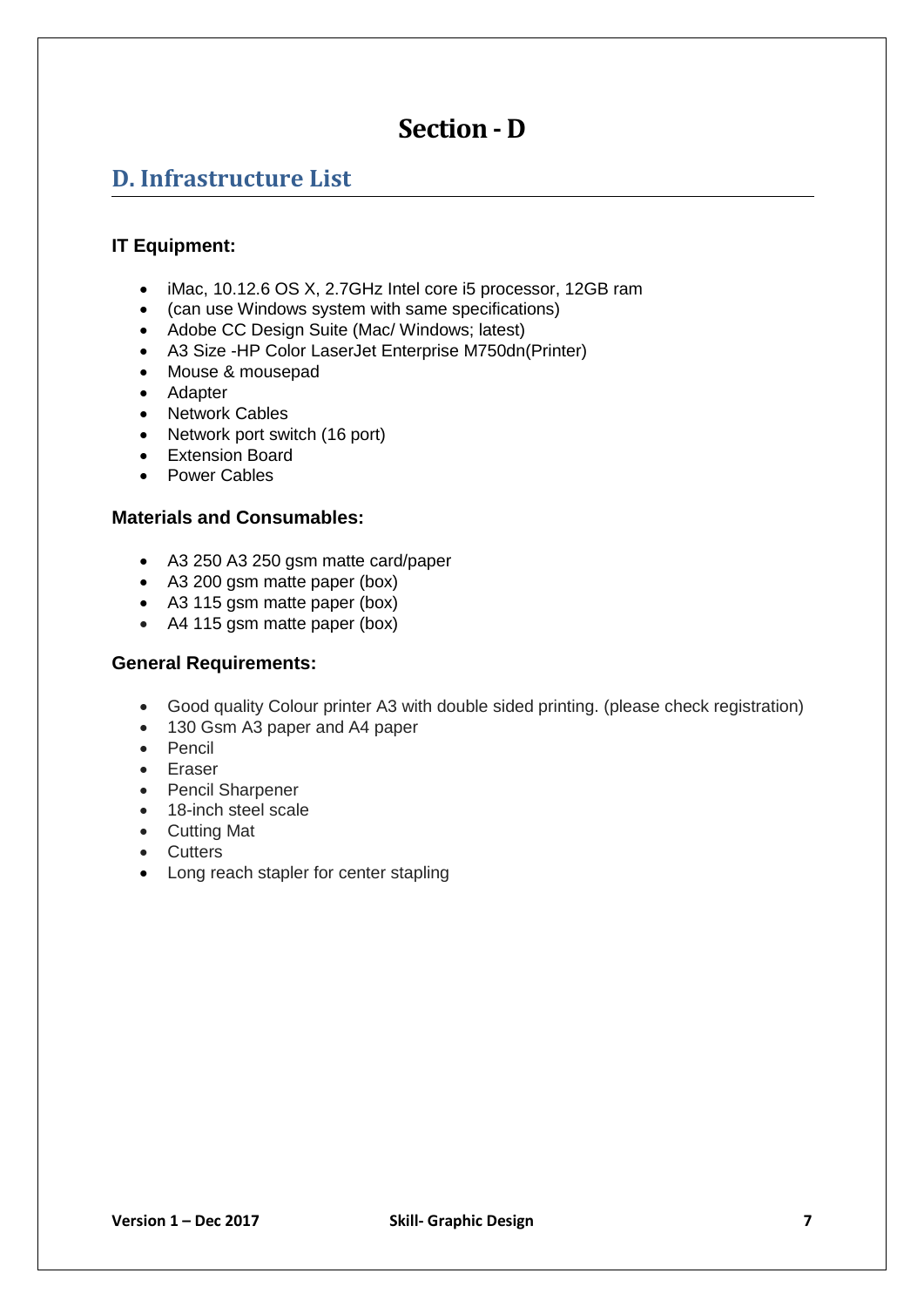## **Section – E**

## <span id="page-7-0"></span>**E. Instructions for candidates**

#### **General Rules**

- Competitors should inform the officials on duty regarding the malfunctioning of their computers, tools and equipment.
- Competitors should be mindful of loose computer wires and electrical outlets on their workstations and throughout the competition area.
- Competitors to make sure that any rulers, cutting blades or other workstation equipment are not left hanging over the edge of the bench.
- Competitors are not allowed to walk around the graphic areas with cutting blades, rulers or other workbench tools.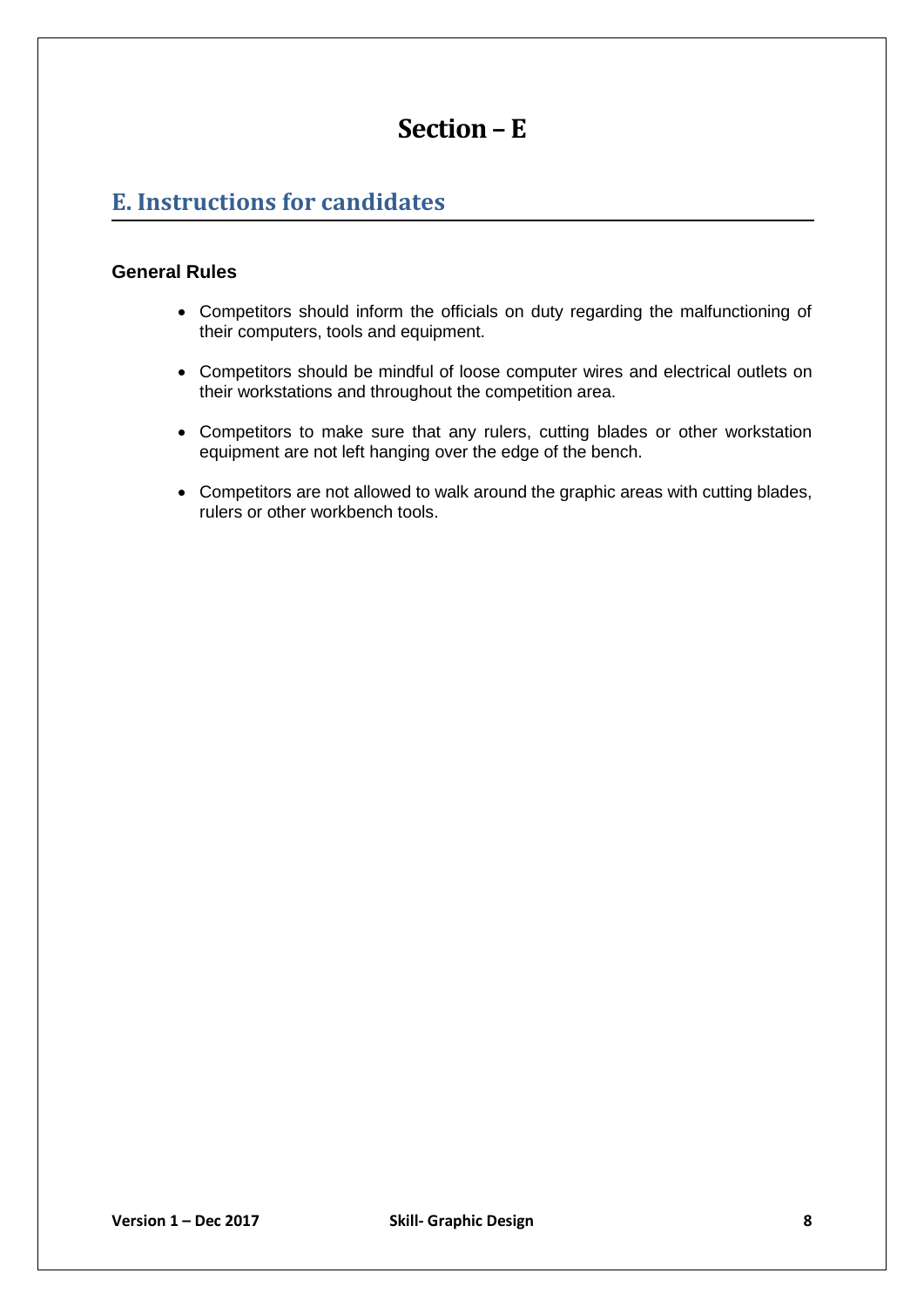## **Section – F**

## <span id="page-8-0"></span>**F. Health, Safety, and Environment**

- All accredited participants, and supporting volunteers will abide by rules and regulations with regards to Health, Safety, and Environment of the Competition venue.
- All participants, technicians and supporting staff will wear the required protective Personnel clothing.
- All participants will assume liability for all risks of injury and damage to property, loss of property, which might be associated with or result from participation in the event. The organizers will not be liable for any damage, however in case of Injury the competitor will immediately inform the immediate organizer for medical attention.
- Proper covered shoes are to be worn.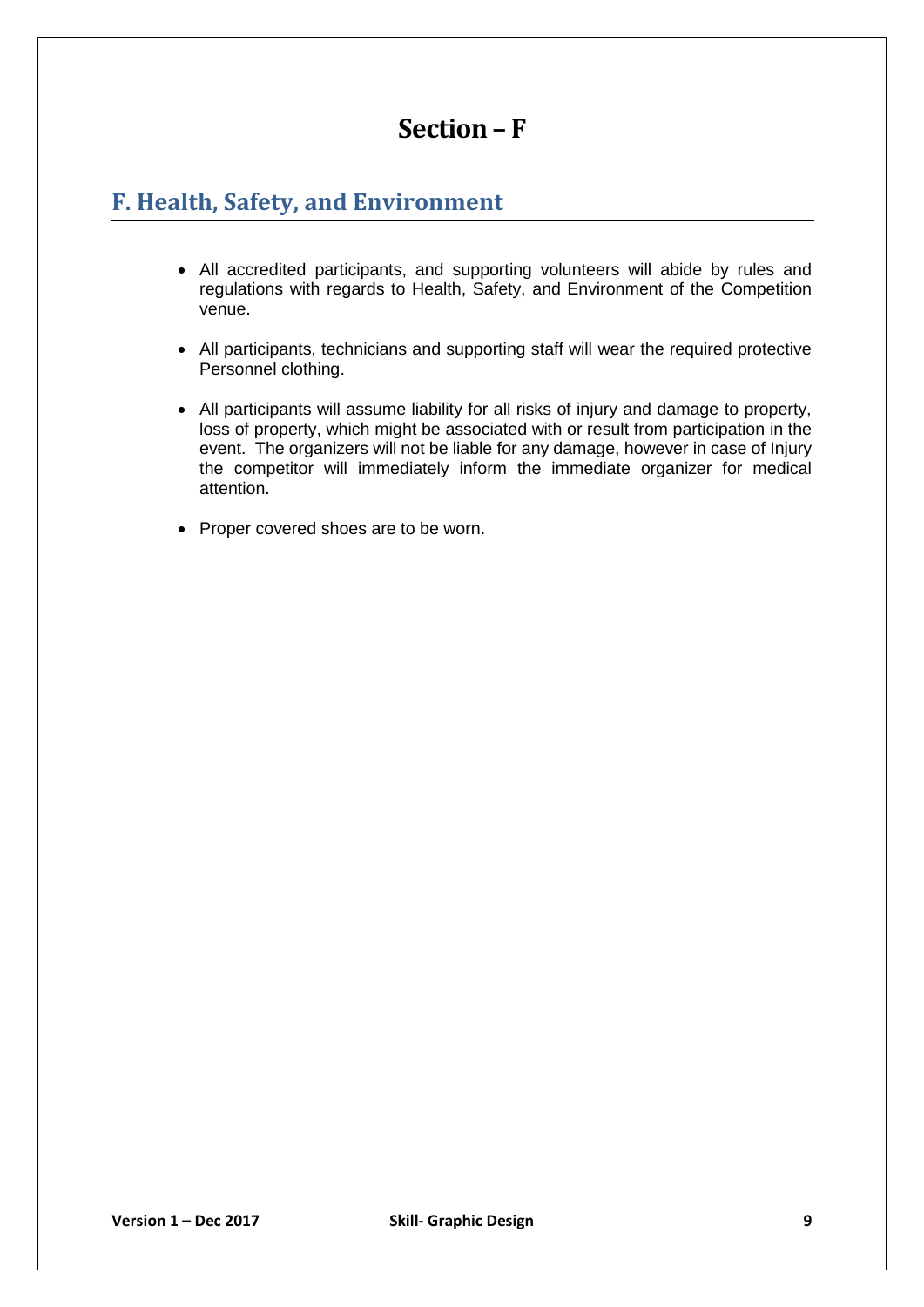#### **Annexure - 1**

**Skill Name: Graphic Design <b>Competitor Name: Competition** 

| Task | <b>Criteria</b>                                   | Mark   |  |  |  |
|------|---------------------------------------------------|--------|--|--|--|
| A    | Creative process and final design                 | 50.00  |  |  |  |
| B    | Computer usage and knowledge of the print process |        |  |  |  |
|      | <b>Grand Total</b>                                | 100.00 |  |  |  |

| Sub<br>Criteria<br>ID | Sub Criteria<br>Name or<br><b>Description</b> | Aspect<br><b>Type</b><br>$M = Meas$<br>$J = J u dq$ | Aspect -<br><b>Description</b>                                                                     | Judge<br><b>Score</b> | <b>Judgement Score</b><br><b>Description</b>                                             | <b>Max</b><br><b>Mark</b> |
|-----------------------|-----------------------------------------------|-----------------------------------------------------|----------------------------------------------------------------------------------------------------|-----------------------|------------------------------------------------------------------------------------------|---------------------------|
| A                     | Advertising<br>design                         |                                                     |                                                                                                    |                       |                                                                                          |                           |
|                       |                                               | $\overline{\mathsf{J}}$                             | <b>EMBLEM</b><br><b>DESIGN - Ideas</b><br>and originality                                          |                       |                                                                                          | 3.75                      |
|                       |                                               |                                                     |                                                                                                    | $\pmb{0}$             | not suitable, unoriginal,<br>lacks creativity                                            |                           |
|                       |                                               |                                                     |                                                                                                    | 1                     | are suitable for the brief<br>(minimal creativity)                                       |                           |
|                       |                                               |                                                     |                                                                                                    | $\overline{2}$        | are creative and<br>innovative                                                           |                           |
|                       |                                               |                                                     |                                                                                                    | 3                     | are exceptional,<br>creative and innovative<br>(including use of<br>additional elements) |                           |
|                       |                                               | J                                                   | Unity and<br>relationship<br>between both<br>tasks                                                 |                       |                                                                                          | 3.75                      |
|                       |                                               |                                                     |                                                                                                    | $\mathbf 0$           | complete mismatch                                                                        |                           |
|                       |                                               |                                                     |                                                                                                    | 1                     | some elements are<br>unified                                                             |                           |
|                       |                                               |                                                     |                                                                                                    | $\overline{2}$        | most elements are<br>unified                                                             |                           |
|                       |                                               |                                                     |                                                                                                    | $\overline{3}$        | all elements are unified                                                                 |                           |
|                       |                                               | J                                                   | <b>EMBLEM -</b><br>Quality of the<br>visual<br>composition<br>(aesthetic<br>appeal and<br>balance) |                       |                                                                                          | 2.50                      |
|                       |                                               |                                                     |                                                                                                    | $\pmb{0}$             | Poor visual<br>composition, client<br>would not be<br>satisfied                          |                           |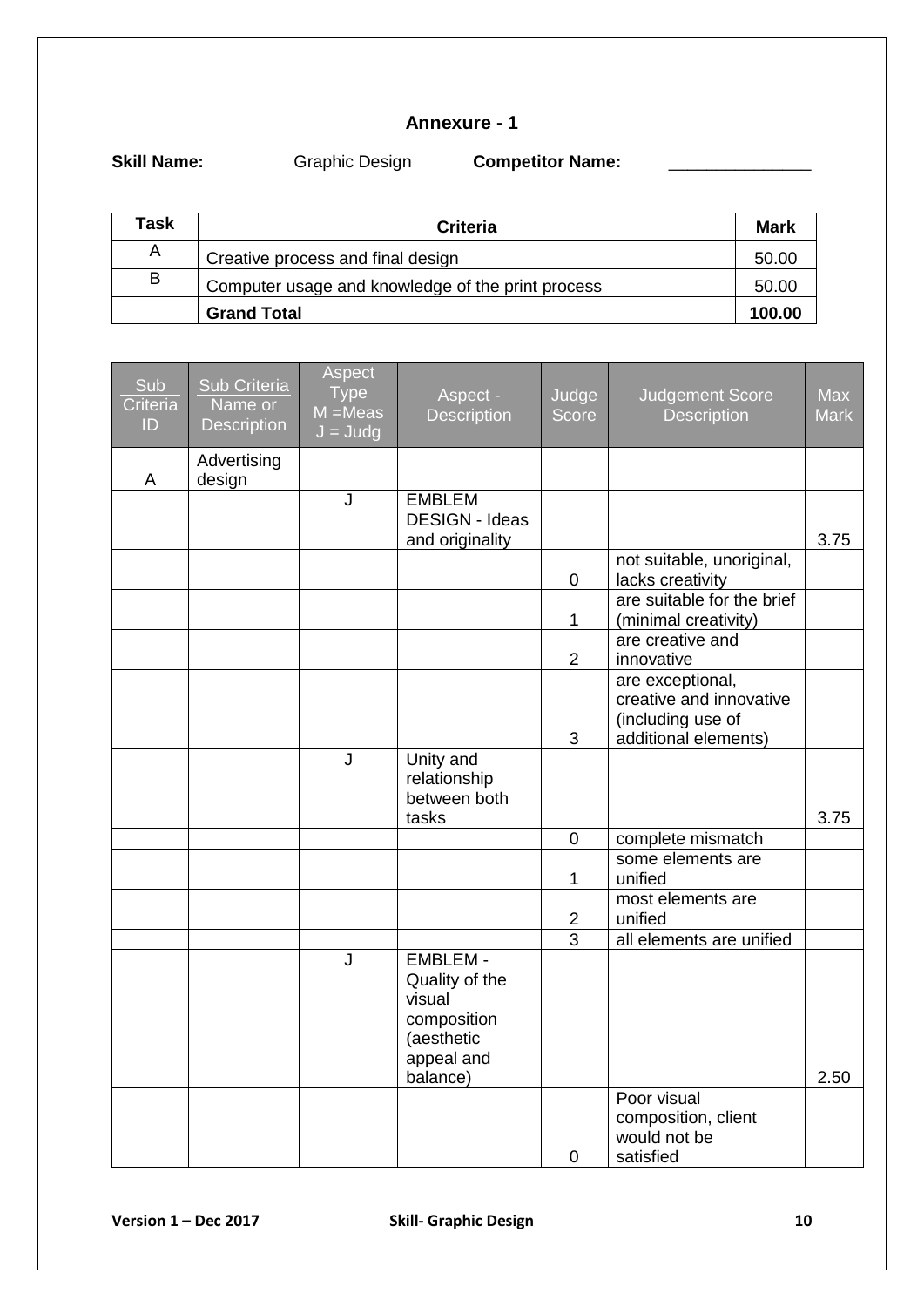|                        |   |                               |                | Minimal elements used                       |      |
|------------------------|---|-------------------------------|----------------|---------------------------------------------|------|
|                        |   |                               | $\mathbf{1}$   | appropriately                               |      |
|                        |   |                               |                | Effective layout,                           |      |
|                        |   |                               |                | aesthetics, typography,                     |      |
|                        |   |                               | $\overline{2}$ | image usage                                 |      |
|                        |   |                               |                | Strong consideration of                     |      |
|                        |   |                               |                | layout, aesthetics,                         |      |
|                        |   |                               |                | balance, flow, image<br>usage, composition, |      |
|                        |   |                               | 3              | typography, colour                          |      |
|                        | J | <b>EMBLEM -</b>               |                |                                             |      |
|                        |   | Visual Impact &               |                |                                             |      |
|                        |   | Communication                 |                |                                             |      |
|                        |   | effectiveness                 |                |                                             | 5.00 |
|                        |   |                               |                | Poor visual imapct and                      |      |
|                        |   |                               |                | does not                                    |      |
|                        |   |                               |                | communicate                                 |      |
|                        |   |                               | 0              | effectively                                 |      |
|                        |   |                               |                | Sufficient visual impact                    |      |
|                        |   |                               | 1              | and communication                           |      |
|                        |   |                               |                | Effective visual impact                     |      |
|                        |   |                               | $\overline{2}$ | and communication                           |      |
|                        |   |                               |                | Strong visual impact                        |      |
|                        |   |                               | 3              | and communication                           |      |
|                        | J | <b>EMBLEM -</b>               |                |                                             |      |
|                        |   | Quality of the                |                |                                             |      |
|                        |   | typography                    |                |                                             |      |
|                        |   | (choice of type,              |                |                                             |      |
|                        |   | legibility and<br>formatting) |                |                                             | 2.50 |
|                        |   |                               |                |                                             |      |
|                        |   |                               | 0              | Not suitable                                |      |
|                        |   |                               |                | Typeface choice,                            |      |
|                        |   |                               | 1              | legibility, formatting<br>Typeface choice,  |      |
|                        |   |                               |                | colour, unity, legibility,                  |      |
|                        |   |                               |                | appropriateness,                            |      |
|                        |   |                               | $\overline{2}$ | formatting                                  |      |
|                        |   |                               |                | Typeface choice,                            |      |
|                        |   |                               |                | colour, unity, legibility,                  |      |
|                        |   |                               |                | appropriateness,                            |      |
|                        |   |                               |                | formatting, style choice,                   |      |
|                        |   |                               |                | kerning/leading,                            |      |
|                        |   |                               | 3              | alignment                                   |      |
|                        | J | <b>EMBLEM -</b>               |                |                                             |      |
|                        |   | Quality of the                |                |                                             |      |
|                        |   | colours (choice,              |                |                                             |      |
|                        |   | balance,                      |                |                                             |      |
|                        |   | harmony)                      |                |                                             | 2.50 |
|                        |   |                               | $\mathbf 0$    | Colours not appropriate                     |      |
|                        |   |                               |                | Some consideration of                       |      |
|                        |   |                               | $\mathbf{1}$   | colour harmony<br>and balance               |      |
|                        |   |                               |                |                                             |      |
|                        |   |                               |                |                                             |      |
|                        |   |                               |                |                                             |      |
| Version $1 - Dec$ 2017 |   | <b>Skill- Graphic Design</b>  |                |                                             | 11   |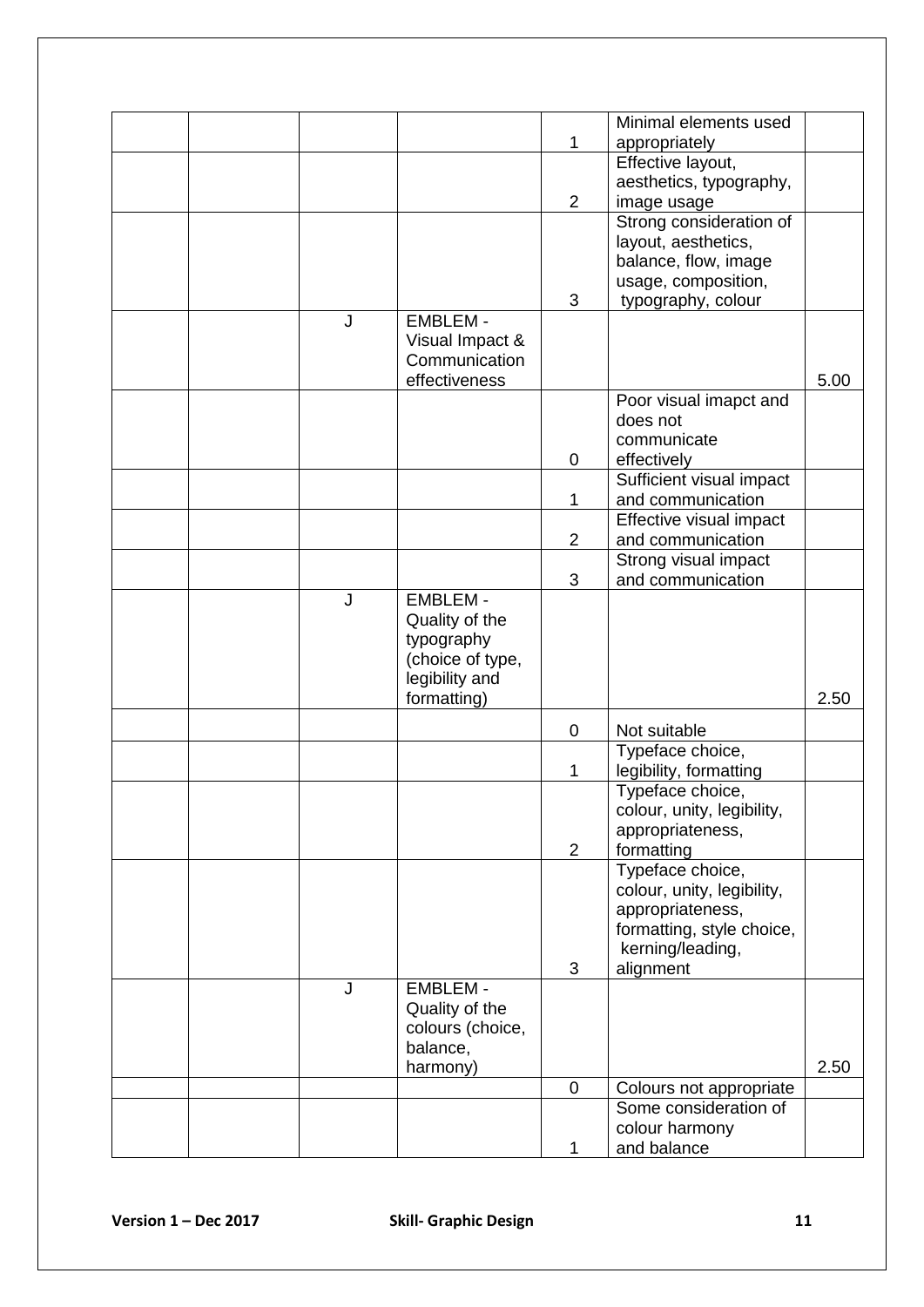|                        |   |                              |                | Effective colour           |      |
|------------------------|---|------------------------------|----------------|----------------------------|------|
|                        |   |                              |                | harmony and balance        |      |
|                        |   |                              | $\overline{2}$ | (images considered)        |      |
|                        |   |                              |                | Very effective colour      |      |
|                        |   |                              |                | harmony and balance        |      |
|                        |   |                              | 3              | (including images)         |      |
|                        | J | <b>POSTER -</b>              |                |                            |      |
|                        |   | Ideas and                    |                |                            |      |
|                        |   | originality                  |                |                            | 3.75 |
|                        |   |                              |                | not suitable, unoriginal,  |      |
|                        |   |                              | 0              | lacks creativity           |      |
|                        |   |                              |                | are suitable for the brief |      |
|                        |   |                              | 1              | (minimal creativity)       |      |
|                        |   |                              |                | are creative and           |      |
|                        |   |                              | $\overline{2}$ | innovative                 |      |
|                        |   |                              |                | are exceptional,           |      |
|                        |   |                              |                | creative and innovative    |      |
|                        |   |                              |                | (including use of          |      |
|                        |   |                              | 3              | additional elements)       |      |
|                        | J | <b>POSTER -</b>              |                |                            |      |
|                        |   | Quality of the               |                |                            |      |
|                        |   | visual                       |                |                            |      |
|                        |   | composition                  |                |                            |      |
|                        |   | (aesthetic                   |                |                            |      |
|                        |   | appeal and                   |                |                            |      |
|                        |   | balance)                     |                |                            | 2.50 |
|                        |   |                              |                | Poor visual                |      |
|                        |   |                              |                | composition, client        |      |
|                        |   |                              |                | would not                  |      |
|                        |   |                              | 0              | be satisfied               |      |
|                        |   |                              |                | Minimal elements used      |      |
|                        |   |                              | $\mathbf{1}$   | appropriately              |      |
|                        |   |                              |                | Effective layout,          |      |
|                        |   |                              |                | aesthetics, typography,    |      |
|                        |   |                              | $\overline{2}$ | image usage                |      |
|                        |   |                              |                | Strong consideration of    |      |
|                        |   |                              |                | layout, aesthetics,        |      |
|                        |   |                              |                | balance, flow, image       |      |
|                        |   |                              |                | usage, composition,        |      |
|                        |   |                              | 3              | typography, colour         |      |
|                        |   |                              |                |                            |      |
|                        | J | <b>POSTER -</b>              |                |                            |      |
|                        |   | Visual Impact &              |                |                            |      |
|                        |   | Communication                |                |                            |      |
|                        |   | effectiveness                |                |                            | 5.00 |
|                        |   |                              |                | Poor visual imapct and     |      |
|                        |   |                              |                | does not                   |      |
|                        |   |                              |                | communicate                |      |
|                        |   |                              | 0              | effectively                |      |
|                        |   |                              |                | Sufficient visual impact   |      |
|                        |   |                              | 1              | and communication          |      |
|                        |   |                              |                | Effective visual impact    |      |
|                        |   |                              | $\overline{2}$ | and communication          |      |
|                        |   |                              |                |                            |      |
|                        |   |                              |                |                            |      |
|                        |   |                              |                |                            |      |
| Version $1 - Dec$ 2017 |   | <b>Skill- Graphic Design</b> |                |                            | 12   |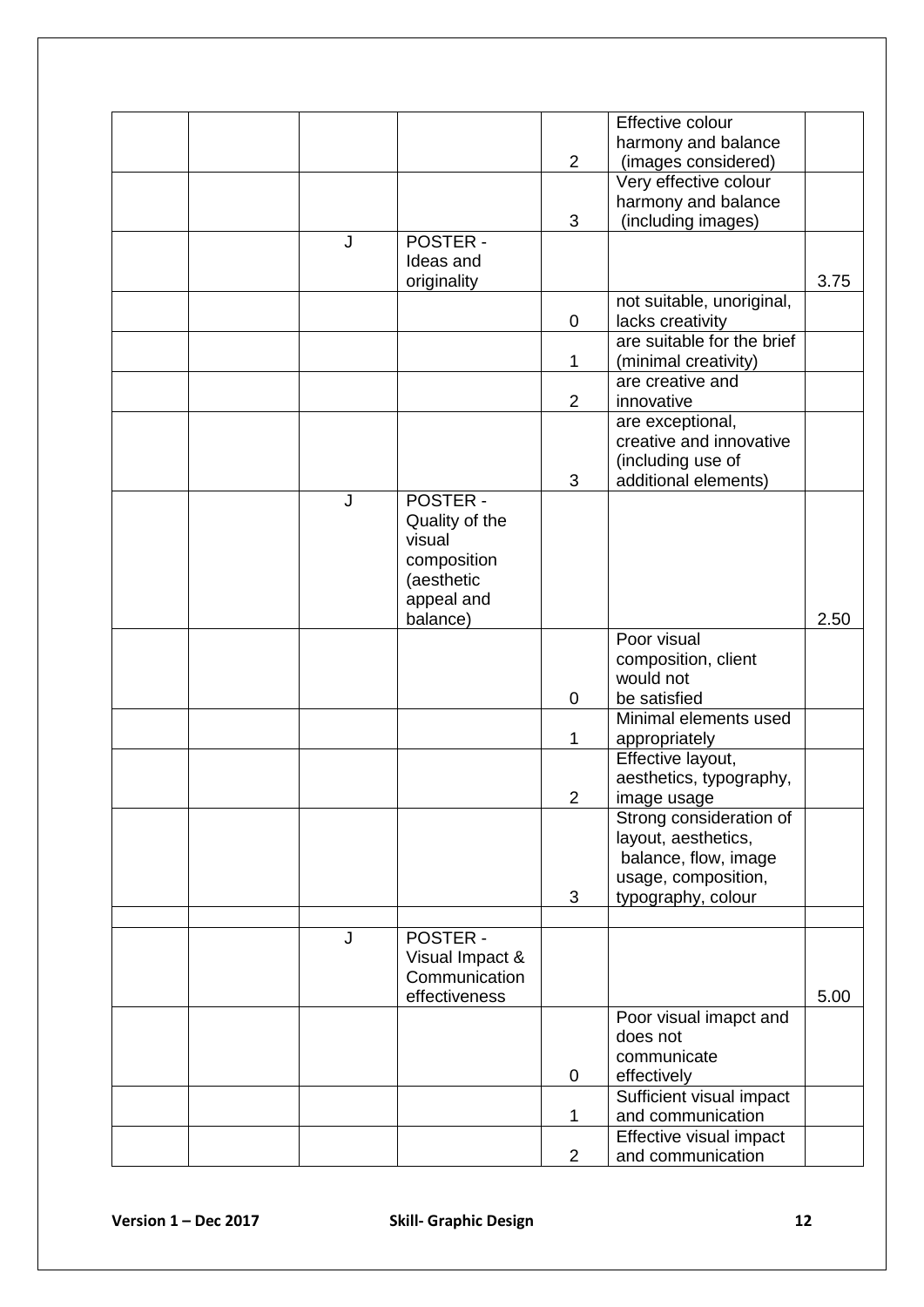| and communication<br>3<br>J<br><b>POSTER -</b><br>Quality of the<br>typography<br>(choice of type,<br>legibility and<br>formatting)<br>2.50<br>$\mathbf 0$<br>Not suitable<br>Typeface choice,<br>legibility, formatting<br>1<br>Typeface choice,<br>colour, unity, legibility,<br>appropriateness,<br>$\overline{2}$<br>formatting<br>Typeface choice,<br>colour, unity, legibility,<br>appropriateness,<br>formatting, style choice,<br>kerning/leading,<br>alignment<br>3<br>J<br><b>POSTER -</b><br>Quality of the<br>colours (choice,<br>balance,<br>harmony)<br>2.50<br>(poster)<br>$\mathbf 0$<br>Colours not appropriate<br>Some consideration of<br>colour harmony and<br>balance<br>1<br>Effective colour<br>harmony and balance<br>(images considered)<br>$\overline{2}$<br>Very effective colour<br>harmony and balance<br>3<br>(including images)<br><b>POSTER -</b><br>J<br>Quality of image<br>manipulation<br>(retouch,<br>masking,<br>cloning,<br>blending, colour<br>adjustment, etc.)<br>5.00<br>Not acceptable<br>standard<br>0<br>basic and acceptable<br>standard<br>1<br>$\overline{2}$<br>of a high quality<br>high quality and<br>3<br>complexity |                        |  | Strong visual impact |  |
|----------------------------------------------------------------------------------------------------------------------------------------------------------------------------------------------------------------------------------------------------------------------------------------------------------------------------------------------------------------------------------------------------------------------------------------------------------------------------------------------------------------------------------------------------------------------------------------------------------------------------------------------------------------------------------------------------------------------------------------------------------------------------------------------------------------------------------------------------------------------------------------------------------------------------------------------------------------------------------------------------------------------------------------------------------------------------------------------------------------------------------------------------------------------------|------------------------|--|----------------------|--|
|                                                                                                                                                                                                                                                                                                                                                                                                                                                                                                                                                                                                                                                                                                                                                                                                                                                                                                                                                                                                                                                                                                                                                                            |                        |  |                      |  |
|                                                                                                                                                                                                                                                                                                                                                                                                                                                                                                                                                                                                                                                                                                                                                                                                                                                                                                                                                                                                                                                                                                                                                                            |                        |  |                      |  |
|                                                                                                                                                                                                                                                                                                                                                                                                                                                                                                                                                                                                                                                                                                                                                                                                                                                                                                                                                                                                                                                                                                                                                                            |                        |  |                      |  |
|                                                                                                                                                                                                                                                                                                                                                                                                                                                                                                                                                                                                                                                                                                                                                                                                                                                                                                                                                                                                                                                                                                                                                                            |                        |  |                      |  |
|                                                                                                                                                                                                                                                                                                                                                                                                                                                                                                                                                                                                                                                                                                                                                                                                                                                                                                                                                                                                                                                                                                                                                                            |                        |  |                      |  |
|                                                                                                                                                                                                                                                                                                                                                                                                                                                                                                                                                                                                                                                                                                                                                                                                                                                                                                                                                                                                                                                                                                                                                                            |                        |  |                      |  |
|                                                                                                                                                                                                                                                                                                                                                                                                                                                                                                                                                                                                                                                                                                                                                                                                                                                                                                                                                                                                                                                                                                                                                                            |                        |  |                      |  |
|                                                                                                                                                                                                                                                                                                                                                                                                                                                                                                                                                                                                                                                                                                                                                                                                                                                                                                                                                                                                                                                                                                                                                                            |                        |  |                      |  |
|                                                                                                                                                                                                                                                                                                                                                                                                                                                                                                                                                                                                                                                                                                                                                                                                                                                                                                                                                                                                                                                                                                                                                                            |                        |  |                      |  |
|                                                                                                                                                                                                                                                                                                                                                                                                                                                                                                                                                                                                                                                                                                                                                                                                                                                                                                                                                                                                                                                                                                                                                                            |                        |  |                      |  |
|                                                                                                                                                                                                                                                                                                                                                                                                                                                                                                                                                                                                                                                                                                                                                                                                                                                                                                                                                                                                                                                                                                                                                                            |                        |  |                      |  |
|                                                                                                                                                                                                                                                                                                                                                                                                                                                                                                                                                                                                                                                                                                                                                                                                                                                                                                                                                                                                                                                                                                                                                                            |                        |  |                      |  |
|                                                                                                                                                                                                                                                                                                                                                                                                                                                                                                                                                                                                                                                                                                                                                                                                                                                                                                                                                                                                                                                                                                                                                                            |                        |  |                      |  |
|                                                                                                                                                                                                                                                                                                                                                                                                                                                                                                                                                                                                                                                                                                                                                                                                                                                                                                                                                                                                                                                                                                                                                                            |                        |  |                      |  |
|                                                                                                                                                                                                                                                                                                                                                                                                                                                                                                                                                                                                                                                                                                                                                                                                                                                                                                                                                                                                                                                                                                                                                                            |                        |  |                      |  |
|                                                                                                                                                                                                                                                                                                                                                                                                                                                                                                                                                                                                                                                                                                                                                                                                                                                                                                                                                                                                                                                                                                                                                                            |                        |  |                      |  |
|                                                                                                                                                                                                                                                                                                                                                                                                                                                                                                                                                                                                                                                                                                                                                                                                                                                                                                                                                                                                                                                                                                                                                                            |                        |  |                      |  |
|                                                                                                                                                                                                                                                                                                                                                                                                                                                                                                                                                                                                                                                                                                                                                                                                                                                                                                                                                                                                                                                                                                                                                                            |                        |  |                      |  |
|                                                                                                                                                                                                                                                                                                                                                                                                                                                                                                                                                                                                                                                                                                                                                                                                                                                                                                                                                                                                                                                                                                                                                                            |                        |  |                      |  |
|                                                                                                                                                                                                                                                                                                                                                                                                                                                                                                                                                                                                                                                                                                                                                                                                                                                                                                                                                                                                                                                                                                                                                                            |                        |  |                      |  |
|                                                                                                                                                                                                                                                                                                                                                                                                                                                                                                                                                                                                                                                                                                                                                                                                                                                                                                                                                                                                                                                                                                                                                                            |                        |  |                      |  |
|                                                                                                                                                                                                                                                                                                                                                                                                                                                                                                                                                                                                                                                                                                                                                                                                                                                                                                                                                                                                                                                                                                                                                                            |                        |  |                      |  |
|                                                                                                                                                                                                                                                                                                                                                                                                                                                                                                                                                                                                                                                                                                                                                                                                                                                                                                                                                                                                                                                                                                                                                                            |                        |  |                      |  |
|                                                                                                                                                                                                                                                                                                                                                                                                                                                                                                                                                                                                                                                                                                                                                                                                                                                                                                                                                                                                                                                                                                                                                                            |                        |  |                      |  |
|                                                                                                                                                                                                                                                                                                                                                                                                                                                                                                                                                                                                                                                                                                                                                                                                                                                                                                                                                                                                                                                                                                                                                                            |                        |  |                      |  |
|                                                                                                                                                                                                                                                                                                                                                                                                                                                                                                                                                                                                                                                                                                                                                                                                                                                                                                                                                                                                                                                                                                                                                                            |                        |  |                      |  |
|                                                                                                                                                                                                                                                                                                                                                                                                                                                                                                                                                                                                                                                                                                                                                                                                                                                                                                                                                                                                                                                                                                                                                                            |                        |  |                      |  |
|                                                                                                                                                                                                                                                                                                                                                                                                                                                                                                                                                                                                                                                                                                                                                                                                                                                                                                                                                                                                                                                                                                                                                                            |                        |  |                      |  |
|                                                                                                                                                                                                                                                                                                                                                                                                                                                                                                                                                                                                                                                                                                                                                                                                                                                                                                                                                                                                                                                                                                                                                                            |                        |  |                      |  |
|                                                                                                                                                                                                                                                                                                                                                                                                                                                                                                                                                                                                                                                                                                                                                                                                                                                                                                                                                                                                                                                                                                                                                                            |                        |  |                      |  |
|                                                                                                                                                                                                                                                                                                                                                                                                                                                                                                                                                                                                                                                                                                                                                                                                                                                                                                                                                                                                                                                                                                                                                                            |                        |  |                      |  |
|                                                                                                                                                                                                                                                                                                                                                                                                                                                                                                                                                                                                                                                                                                                                                                                                                                                                                                                                                                                                                                                                                                                                                                            |                        |  |                      |  |
|                                                                                                                                                                                                                                                                                                                                                                                                                                                                                                                                                                                                                                                                                                                                                                                                                                                                                                                                                                                                                                                                                                                                                                            |                        |  |                      |  |
|                                                                                                                                                                                                                                                                                                                                                                                                                                                                                                                                                                                                                                                                                                                                                                                                                                                                                                                                                                                                                                                                                                                                                                            |                        |  |                      |  |
|                                                                                                                                                                                                                                                                                                                                                                                                                                                                                                                                                                                                                                                                                                                                                                                                                                                                                                                                                                                                                                                                                                                                                                            |                        |  |                      |  |
|                                                                                                                                                                                                                                                                                                                                                                                                                                                                                                                                                                                                                                                                                                                                                                                                                                                                                                                                                                                                                                                                                                                                                                            |                        |  |                      |  |
|                                                                                                                                                                                                                                                                                                                                                                                                                                                                                                                                                                                                                                                                                                                                                                                                                                                                                                                                                                                                                                                                                                                                                                            |                        |  |                      |  |
|                                                                                                                                                                                                                                                                                                                                                                                                                                                                                                                                                                                                                                                                                                                                                                                                                                                                                                                                                                                                                                                                                                                                                                            |                        |  |                      |  |
|                                                                                                                                                                                                                                                                                                                                                                                                                                                                                                                                                                                                                                                                                                                                                                                                                                                                                                                                                                                                                                                                                                                                                                            |                        |  |                      |  |
|                                                                                                                                                                                                                                                                                                                                                                                                                                                                                                                                                                                                                                                                                                                                                                                                                                                                                                                                                                                                                                                                                                                                                                            |                        |  |                      |  |
|                                                                                                                                                                                                                                                                                                                                                                                                                                                                                                                                                                                                                                                                                                                                                                                                                                                                                                                                                                                                                                                                                                                                                                            |                        |  |                      |  |
|                                                                                                                                                                                                                                                                                                                                                                                                                                                                                                                                                                                                                                                                                                                                                                                                                                                                                                                                                                                                                                                                                                                                                                            |                        |  |                      |  |
|                                                                                                                                                                                                                                                                                                                                                                                                                                                                                                                                                                                                                                                                                                                                                                                                                                                                                                                                                                                                                                                                                                                                                                            |                        |  |                      |  |
|                                                                                                                                                                                                                                                                                                                                                                                                                                                                                                                                                                                                                                                                                                                                                                                                                                                                                                                                                                                                                                                                                                                                                                            |                        |  |                      |  |
|                                                                                                                                                                                                                                                                                                                                                                                                                                                                                                                                                                                                                                                                                                                                                                                                                                                                                                                                                                                                                                                                                                                                                                            |                        |  |                      |  |
| <b>Skill- Graphic Design</b><br>13                                                                                                                                                                                                                                                                                                                                                                                                                                                                                                                                                                                                                                                                                                                                                                                                                                                                                                                                                                                                                                                                                                                                         | Version $1 - Dec$ 2017 |  |                      |  |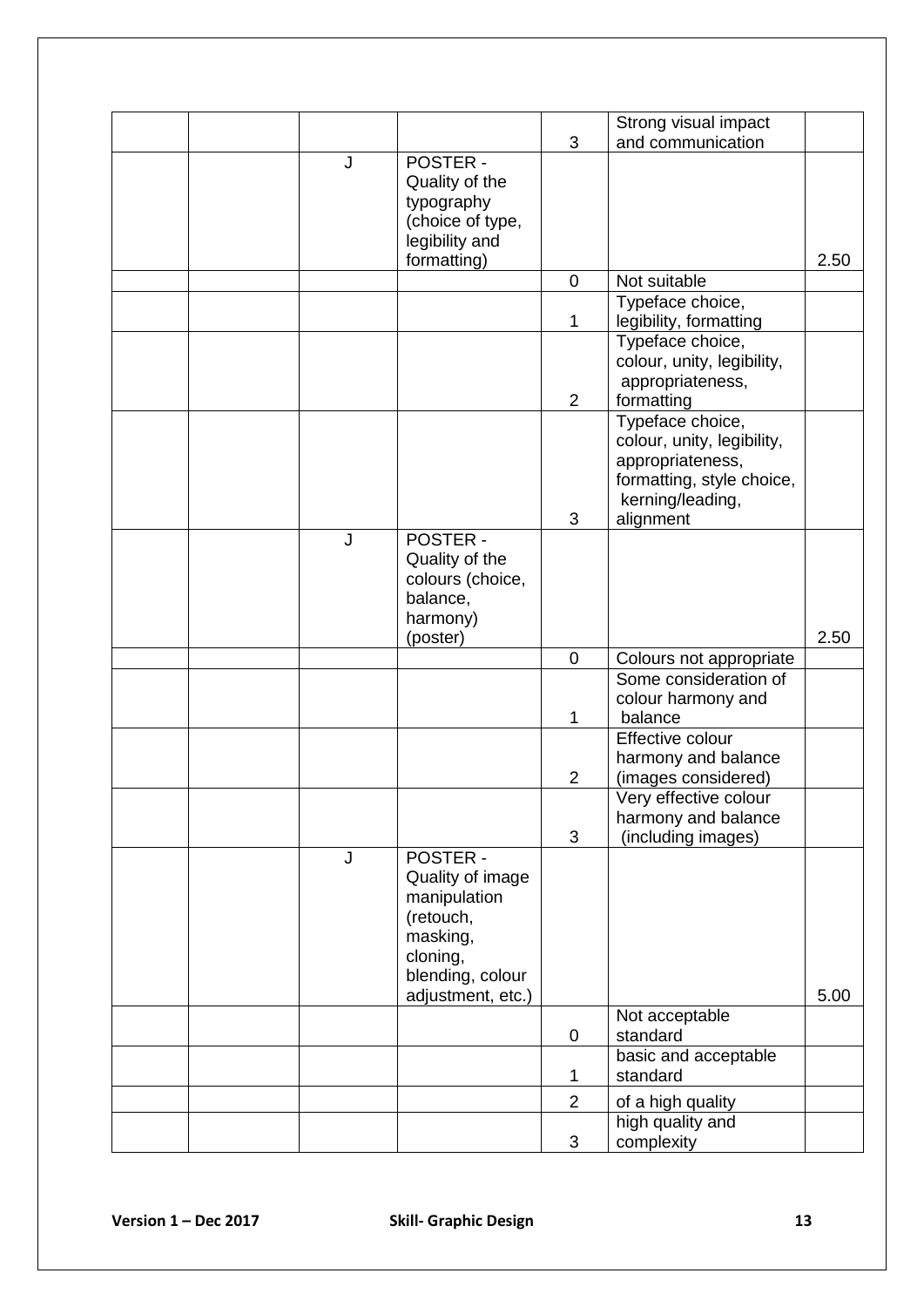|  | J | <b>POSTER -</b>      |                |                          |      |
|--|---|----------------------|----------------|--------------------------|------|
|  |   | <b>Effectiveness</b> |                |                          |      |
|  |   | and creativity of    |                |                          |      |
|  |   | Image                |                |                          |      |
|  |   | Manipulation         |                |                          | 7.50 |
|  |   |                      | $\overline{0}$ | not effective            |      |
|  |   |                      | 1              | basic                    |      |
|  |   |                      | $\overline{2}$ | suitable and effective   |      |
|  |   |                      |                | creative, suitable,      |      |
|  |   |                      | 3              | effective                |      |
|  | J | <b>POSTER -</b>      |                |                          |      |
|  |   | Quality of the       |                |                          |      |
|  |   | printout             |                |                          |      |
|  |   | presentation         |                |                          | 1.25 |
|  |   |                      |                | Not acceptable           |      |
|  |   |                      | $\overline{0}$ | standard                 |      |
|  |   |                      |                | neat, straight, may      |      |
|  |   |                      |                | have some marks,         |      |
|  |   |                      |                | tape,                    |      |
|  |   |                      | 1              | glue                     |      |
|  |   |                      |                | neat, straight, aligned, |      |
|  |   |                      | $\overline{2}$ | minimal marks            |      |
|  |   |                      |                | Free from marks, neat,   |      |
|  |   |                      | 3              | straight, aligned        |      |
|  |   |                      |                |                          |      |
|  |   |                      |                |                          | 50   |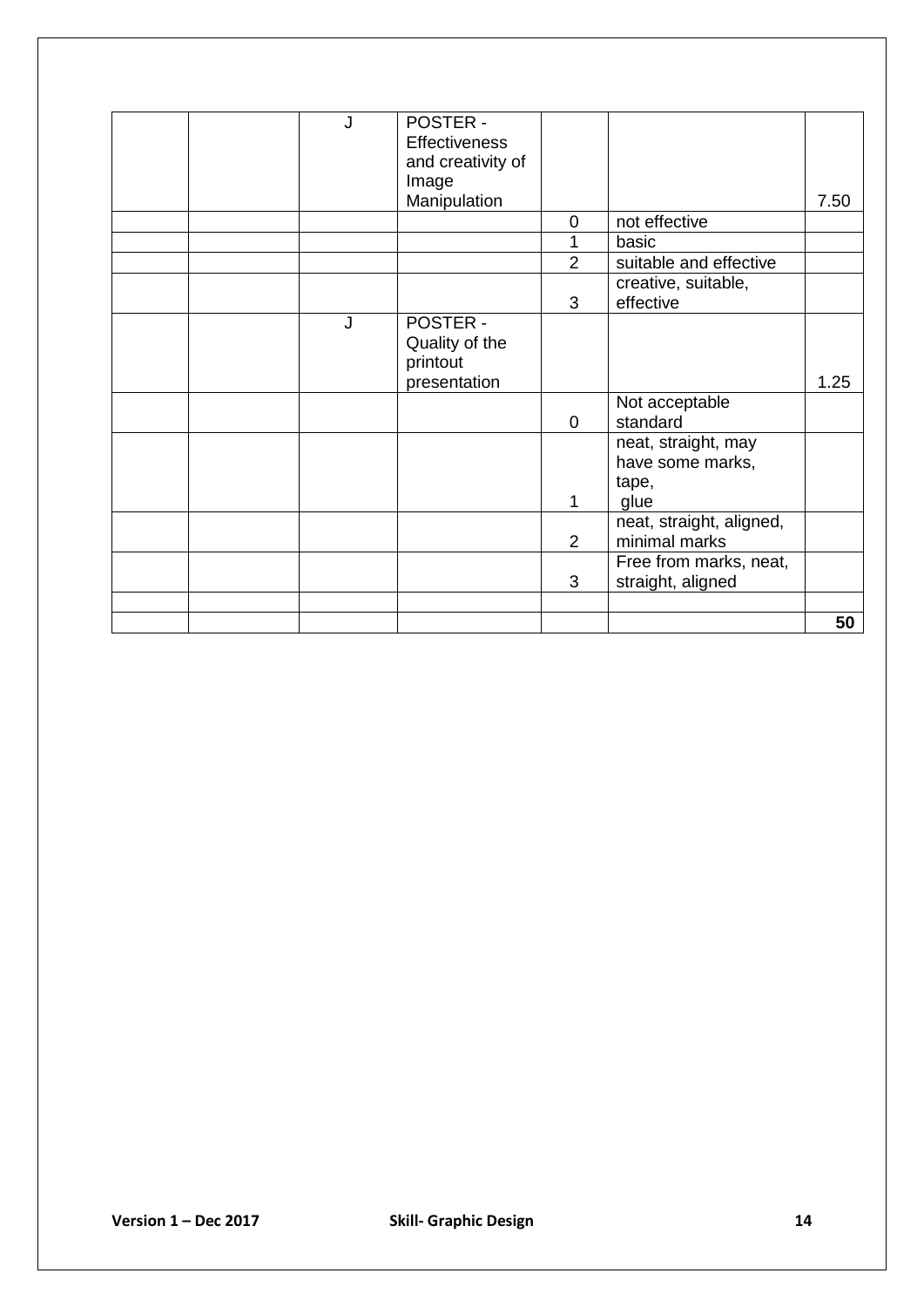| Sub<br>Criteria<br>ID | Sub Criteria<br>Name or<br><b>Description</b> | Aspect<br><b>Type</b><br>$M = Mea$<br>$J = J u dg$ | Aspect -<br><b>Description</b> | Judg<br><b>Score</b> | <b>Measurement</b><br>Aspect<br><b>Description</b> | Requirement<br>or Nominal<br><b>Size</b> | <b>Max</b><br><b>Mark</b> |
|-----------------------|-----------------------------------------------|----------------------------------------------------|--------------------------------|----------------------|----------------------------------------------------|------------------------------------------|---------------------------|
| <b>B1</b>             | Advertising<br>design                         |                                                    |                                |                      |                                                    |                                          |                           |
|                       |                                               |                                                    | Printout of                    |                      | 1 printout at                                      |                                          |                           |
|                       |                                               |                                                    | Emblem on                      |                      | 100%                                               |                                          |                           |
|                       |                                               | M                                                  | A4 paper                       |                      | (emblem);                                          | Yes or no                                | 2.50                      |
|                       |                                               |                                                    | Printout of<br>Poster on A3    |                      |                                                    |                                          |                           |
|                       |                                               |                                                    | paper                          |                      | 1 printout                                         |                                          |                           |
|                       |                                               |                                                    | reduced to                     |                      | trimmed                                            |                                          |                           |
|                       |                                               | M                                                  | fit.                           |                      | (poster);                                          | Yes or no                                | 2.50                      |
|                       |                                               |                                                    | Final                          |                      | $1$ folder on<br>Desktop called                    |                                          |                           |
|                       |                                               |                                                    | production<br>folder saved     |                      | "YY_MODZ_X"                                        |                                          |                           |
|                       |                                               |                                                    | as required                    |                      | with                                               |                                          |                           |
|                       |                                               |                                                    | in the task -                  |                      | subfolder                                          |                                          |                           |
|                       |                                               | M                                                  | Emblem                         |                      | Task 1                                             | Yes or no                                | 2.50                      |
|                       |                                               |                                                    | Final<br>production            |                      | 1 folder on                                        |                                          |                           |
|                       |                                               |                                                    | folder saved                   |                      | Desktop called                                     |                                          |                           |
|                       |                                               |                                                    | as required                    |                      | "YY_MODZ_X"                                        |                                          |                           |
|                       |                                               |                                                    | in the task -                  |                      | with subfolder                                     |                                          |                           |
|                       |                                               | M                                                  | Poster                         |                      | Task 2                                             | Yes or no                                | 2.50                      |
|                       |                                               |                                                    | <b>Emblem Sze</b>              |                      |                                                    | 120 mm min                               |                           |
|                       |                                               | M                                                  | correct in<br>printout         |                      |                                                    | (emblem)                                 |                           |
|                       |                                               |                                                    | Emblem in                      |                      |                                                    |                                          |                           |
|                       |                                               |                                                    | two colours                    |                      |                                                    | Yes or no                                | 2.50                      |
|                       |                                               |                                                    | Two logos +                    |                      |                                                    |                                          |                           |
|                       |                                               |                                                    | Emblem                         |                      |                                                    |                                          |                           |
|                       |                                               | M                                                  | included in<br>the Poster      |                      |                                                    | Yes or no                                | 2.50                      |
|                       |                                               |                                                    | Two logos +                    |                      |                                                    |                                          |                           |
|                       |                                               |                                                    | Emblem                         |                      |                                                    |                                          |                           |
|                       |                                               |                                                    | inlcuded in                    |                      |                                                    |                                          |                           |
|                       |                                               |                                                    | correct<br>proportions -       |                      |                                                    |                                          |                           |
|                       |                                               |                                                    | (not                           |                      |                                                    |                                          |                           |
|                       |                                               |                                                    | streached or                   |                      |                                                    |                                          |                           |
|                       |                                               |                                                    | compressed                     |                      |                                                    |                                          |                           |
|                       |                                               |                                                    | horizonally                    |                      |                                                    |                                          |                           |
|                       |                                               | M                                                  | or vertically<br>Final         |                      |                                                    | Yes or no                                | 2.50                      |
|                       |                                               |                                                    | dimensions                     |                      |                                                    |                                          |                           |
|                       |                                               |                                                    | of layout as                   |                      |                                                    |                                          |                           |
|                       |                                               |                                                    | specified in                   |                      |                                                    |                                          |                           |
|                       |                                               | M                                                  | the task                       |                      | A3 (poster)                                        | Yes or no                                | 2.50                      |
|                       |                                               |                                                    | All required<br>text is        |                      |                                                    |                                          |                           |
|                       |                                               | M                                                  | present in                     |                      |                                                    | Yes or no                                | 2.50                      |